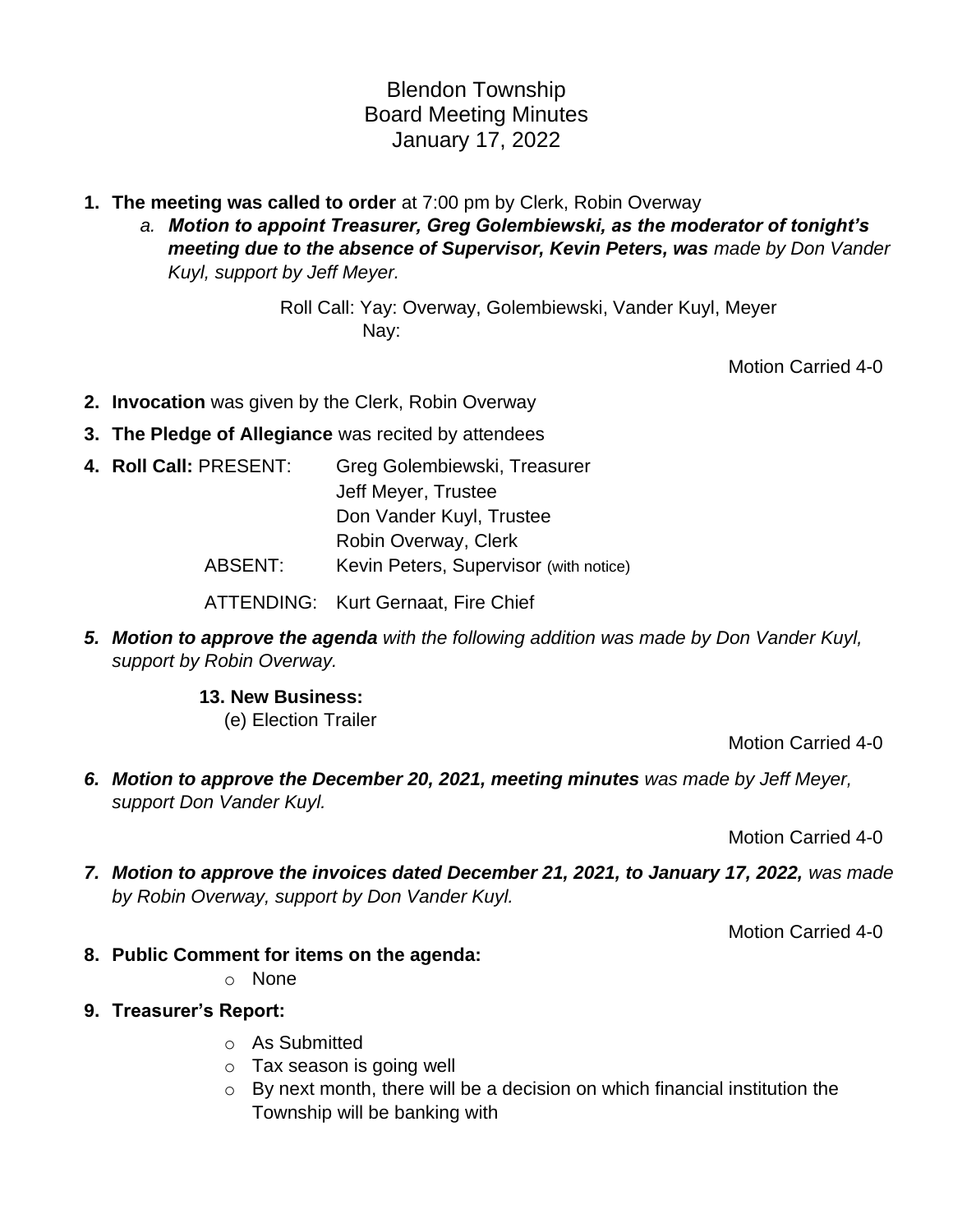## **10.Clerk's Report:**

- o As Submitted
- o Precincts 2&3 will be voting at Bauer CRC starting in May
	- Everyone will be notified with a new Voter ID card and letter explaining the changes
- o Precinct lines are being adjusted
- o Budget for the Clerk's and Election office have been submitted
- $\circ$  There will be a proposal from Hudsonville Public Schools for the May Election

## **11. Supervisor's Report:**

o None

# **12. Monthly Report's:**

- a. Fire Department Activity Report
	- o As Submitted
	- o Total runs for 2021
- b. Building Permit Report
	- o As Submitted
- c. Buildings and Grounds Report
	- o Verbal
	- o Waiting on more bids for lawn care service
- d. Preliminary Planning Commission Minutes
	- o As Submitted
	- o Highlighted by Trustee, Jeff Meyer
- e. Emergency Safety Services Board
	- o None
- f. Joint Work Session Meeting Minutes
	- o Highlighted by Trustee, Jeff Meyer

# **13.New Business:**

# a. **Board and Commission Appointments**

- o The Board was unaware, per the Michigan Zoning & Enabling Act, a Firefighter cannot serve on the Planning Commission or ZBA
	- The Board must find a replacement for the Firefighters serving on the Planning Commission and ZBA
- o There are several other vacancies the Board must fill
	- Planning Commission
	- ZBA
	- Safety Services
- o Supervisor, Kevin Peters, recommended the renewal of Dave Postma's term and the appointment of Paul Blauwkamp for the Safety Services Board. Kevin also recommended the appointment of Brian Tacoma to fill in Sean Miller's place in the Planning Commission
- o *Motion to approve the renewal of Dave Postma and appoint Paul Blauwkamp to the Safety Services Board and appoint Brian Tacoma to*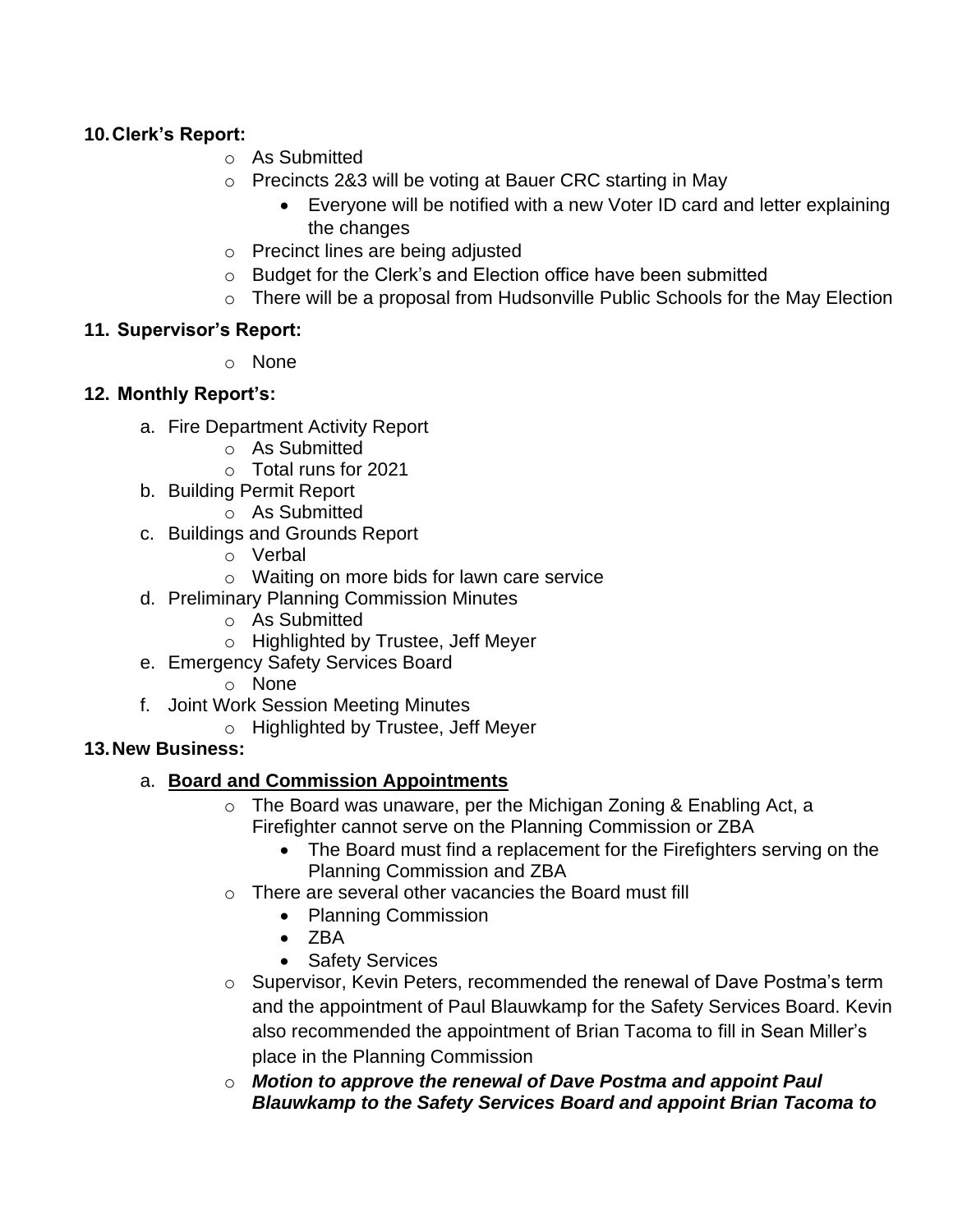*the Planning Commission was made by Don Vander Kuyl, support by Jeff Meyer.* 

Motion Carried 4-0

## b. **Allendale Water Contract**

- o The Board discussed the possibility of signing a contract to connect with Allendale Township's water for future development in Blendon.
	- Signing a contract does not mean the Township will take water, but state how it will work if we do decide to.
- o *Motion to authorize Kevin Peters and Kurt Gernaat to work with Pat from the Ottawa County water to get on a contract with Allendale was made by Don Vander Kuyl, support by Jeff Meyer*

Motion Carried 4-0

## c. **Resolution 2022-01.01 (Budget Amendments)**

- o Budget Amendments Line-item Adjustments
- o *Motion to approve Resolution 2022-01.01 was made by Don Vander Kuyl, support by Robin Overway.*

Roll Call: Yay: Overway, Golembiewski, Vander Kuyl, Meyer Nay:

Motion Carried 4-0

## d. **2022-2023 Budget**

- o The Board will receive the budget soon
- o No new discussion

## e. **Election Trailer**

- o \$5,000 was allocated in 2019-2020 to purchase a trailer from Grandville Trailer
- o Prices have doubled in 2022
- o Sales Representative, Rick, strongly suggests the Township purchase a tandem axel trailer vs a single axel trailer
- $\circ$  Trailer will include the following for a total of \$10,500
	- Transition flap
	- Rear stabilizer jacks
	- 20ft of e-track on the walls
- o *Motion to purchase the tandem axel trailer from Grandville Trailer for \$10,500 was made by Don Vander Kuyl, support Jeff Meyer.*

Motion Carried 4-0

### **14.Old Business**

## a. **Door Estimates**

- $\circ$  The Board needs more clarification on the quotes that were given
- o Discussion will be held at the next meeting

## b. **Township Manager:**

 $\circ$  Discussed the possibility of hiring a consultant to help with the hiring process